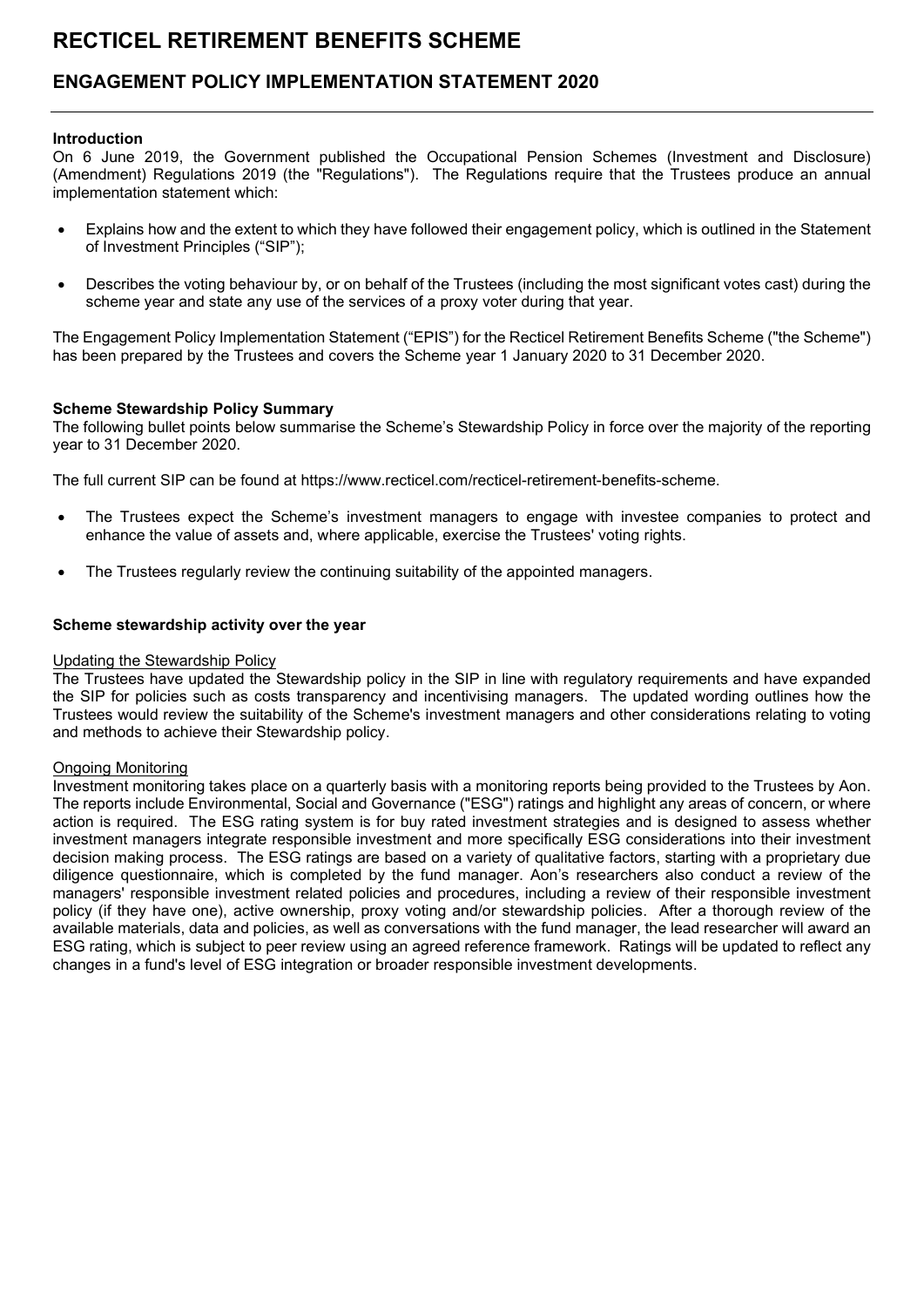# ENGAGEMENT POLICY IMPLEMENTATION STATEMENT 2020 (continued)

## Voting and Engagement activity – Equity

The Trustees define a significant vote to be a vote that the manager defines to be significant.

#### Legal & General Investment Management ("LGIM")

The Scheme was invested in LGIM's All World Equity Index Fund over the period.

| All World Equity Index Fund over year to 31 December 2020                        |        |
|----------------------------------------------------------------------------------|--------|
| Number of resolutions eligible to vote on over the year                          | 68,198 |
| % of resolutions voted on for which the fund was eligible                        | 99.6%  |
| Of the resolutions on which the fund voted, % that were voted against management | 15.7%  |
| Of the resolutions on which the fund voted, % that were abstained from           | 0.8%   |

### Voting Policy

LGIM makes use of third-party provider Institutional Shareholder Services' ("ISS") proxy voting platform to vote electronically and to augment its own research and proprietary ESG assessment tools, but does not outsource any part of the strategic decisions. LGIM has put in place a custom voting policy with specific instructions that apply to all markets globally, which seek to uphold what they consider to be minimum best practice standards all companies should observe. Even so, LGIM retains the ability to override any voting decisions based on the voting policy if appropriate, for example, if engagements with the company have provided additional information.

### Voting example – Pearson

In September 2020, LGIM voted against a remuneration policy put forward by an investee company Pearson. Pearson issued a series of profit warnings under its previous CEO. Despite this, shareholders have been continuously supportive of the company, believing that there is much value to be gained from new leadership and a fresh approach to their strategy. However, the company decided to put forward an all-or-nothing proposal in the form of an amendment to the company's remuneration policy. This resolution at the extraordinary general meeting ("EGM") was seeking shareholder approval for the grant of a co-investment award, an unusual step for a UK company, yet if this resolution was not passed the company confirmed that the proposed new CEO would not take up the CEO role.

This was an unusual approach and many shareholders felt backed into a corner, whereby they were keen for the company to appoint a new CEO but were not happy with the plan being proposed. However, shareholders were not able to vote separately on the two distinctly different items and felt forced to accept a less-than-ideal remuneration structure for the new CEO.

LGIM spoke with the chair of the board earlier this year, on the board's succession plans and progress for the new CEO. LGIM also discussed the shortcomings of the company's current remuneration policy.

LGIM spoke with the chair directly before the EGM and relayed its concerns that the performance conditions were weak and should be re-visited to strengthen the financial underpinning of the new CEO's award. LGIM also asked that the post-exit shareholding requirements be reviewed to be brought into line with expectations for UK companies. In the absence of any changes, LGIM took the decision to vote against the amendment to the remuneration policy.

33% of shareholders voted against the co-investments plan and therefore, by default, the appointment of the new CEO. While this resulted in the plan being passed, it highlighted concerns around governance, which LGIM has stated will need to be addressed through continuous engagement going forward.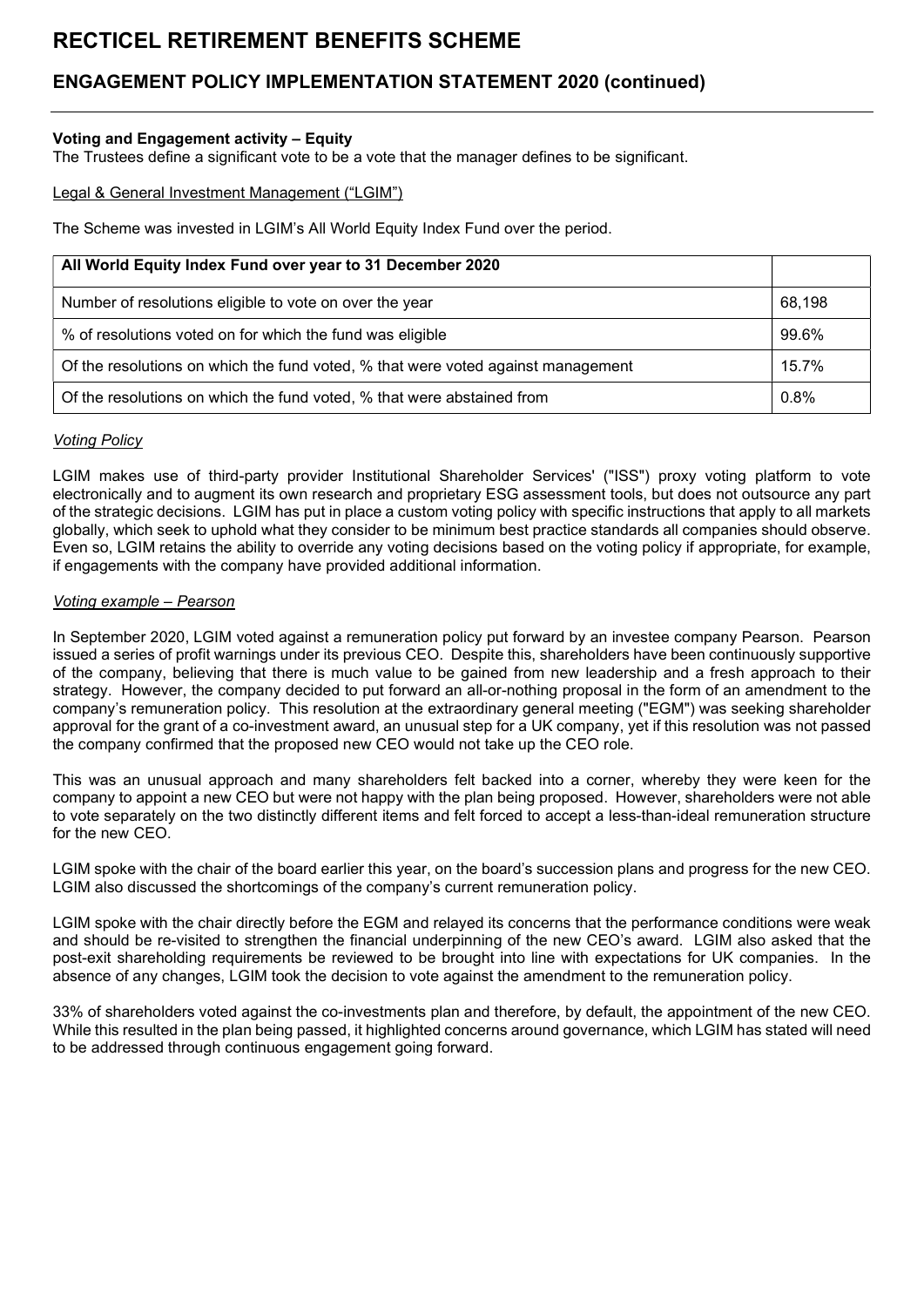# ENGAGEMENT POLICY IMPLEMENTATION STATEMENT 2020 (continued)

### Engagement Policy

LGIM has a six-step approach to its investment stewardship engagement activities; broadly, these are:

- 1. Identifying the most material ESG issues;
- 2. Formulating the engagement strategy;
- 3. Enhancing the power of engagement;<br>4 Public Policy and collaborative engage
- Public Policy and collaborative engagement;
- 5. Voting; and
- 6. Reporting to stakeholders on activity.

More information can be found on LGIM's engagement policy at: https://www.lgim.com/landg-assets/lgim/\_document-library/capabilities/lgim-engagement-policy.pdf.

### Engagement example – Proctor and Gamble ("P&G")

An example of engagement during 2020 was with P&G. P&G uses both forest pulp and palm oil as raw materials within its household goods products. A key issue identified was that the company has only obtained certification from the Roundtable on Sustainable Palm Oil for one third of its palm oil supply, despite setting a goal for 100% certification by 2020. Furthermore, two of its Tier 1 suppliers of palm oil were linked to illegal deforestation.

Following a resolution proposed by Green Century (another investor) that P&G should report on its effort to eliminate deforestation from its supply chain (voted on in October 2020), LGIM engaged with P&G, Green Century and with the Natural Resource Defence Counsel to fully understand the issues and concerns.

Through this round of engagements, LGIM decided to support the resolution as although P&G had introduced a number of objectives and targets to ensure their business does not contribute to deforestation, LGIM felt P&G was not doing as much as it could. LGIM asked P&G to respond to the CDP Forests Disclosure and continue to engage on the topic and push other companies to ensure more of their pulp and wood is from Forest Stewardship Council certified sources.

More detail on this stewardship example can be found at: https://www.lgim.com/landg-assets/lgim/\_document-library/capabilities/cg-quarterly-report.pdf.

## Engagement activity – Fixed Income

LGIM

## Engagement Policy

While the Trustees acknowledge that the ability of fixed-income managers to engage and influence companies may be less direct compared to equity managers, from the information received they are encouraged that the manager is aware and active in its role as a steward of capital.

As noted above, LGIM's engagement policy aims to encourage companies to adopt sustainable business models through a six-step approach. Engagement at LGIM covers governance in its broadest sense, looking at all material issues including regulation, listing rules, mergers and acquisitions, corporate strategy, and capital and financial management.

LGIM's direct engagement with companies is a way for it to seek to identify ESG risks and opportunities. Ongoing dialogue with companies is a fundamental aspect of LGIM's responsible investment commitment. Investment teams and the Corporate Governance team regularly meet with companies. This is a forum for raising and discussing particular investment and ESG concerns, insights and updates. LGIM aims to raise the performance of the whole market through ESG capability and engagement of companies globally.

LGIM does not currently provide examples of significant engagements at a strategy level. The Trustees' investment adviser has opened a dialogue with LGIM to assist LGIM in improving its reporting on its engagement activities.